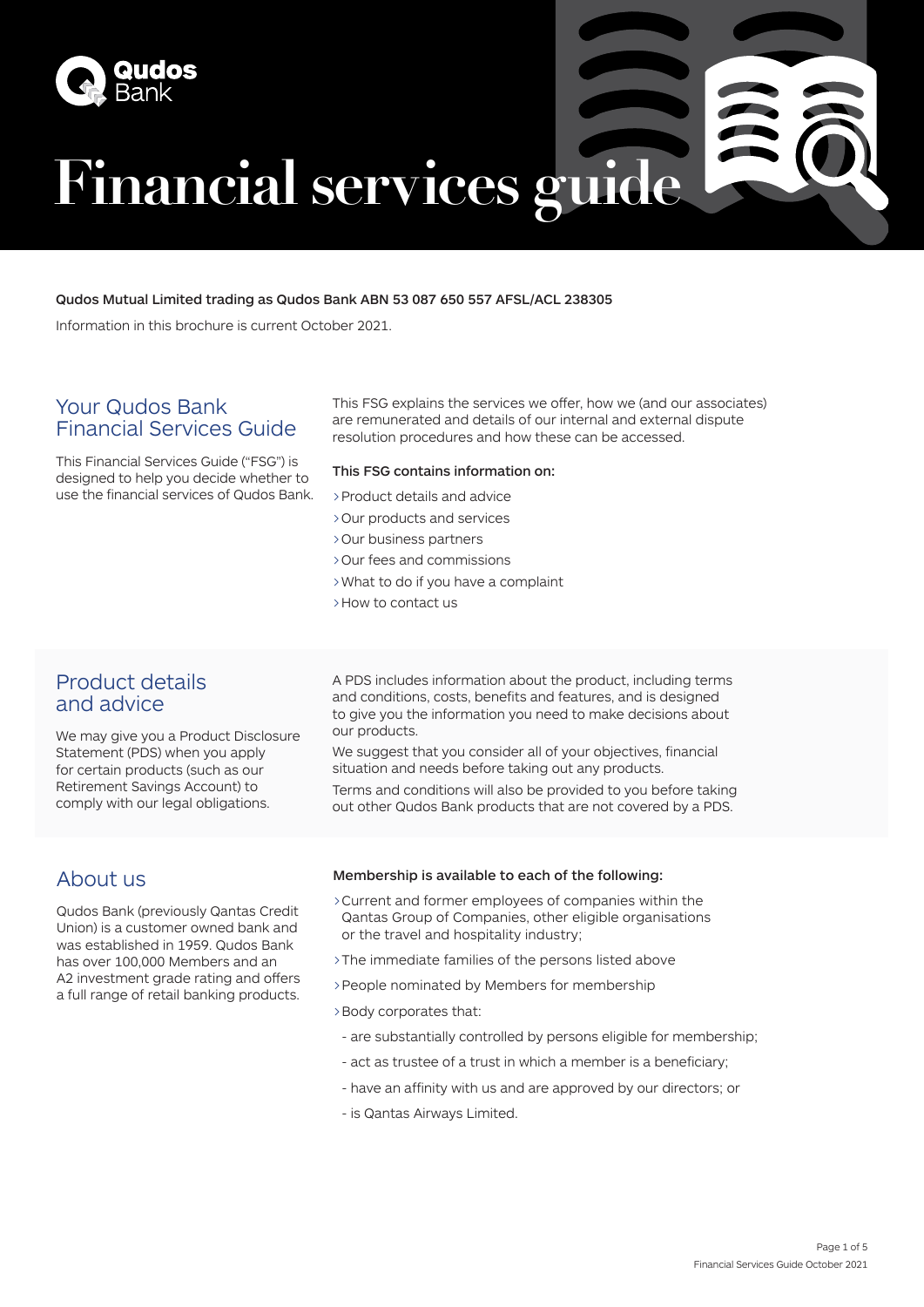### Our financial products and services

We are licensed by the Australian Securities and Investments Commission to advise on and deal in a range of products including:

- >Deposit accounts for example, at call variable interest rate savings accounts, loan offset accounts and fixed interest rate term deposits.
- >Payment services for example, direct debit, auto transfer (periodical payment), debit card, BPAY, telephone banking, internet banking and chequing facilities.
- >Retirement savings accounts variable interest rate superannuation accounts.
- >General insurance home and contents, motor vehicle, landlord's, travel, marine, caravan and CTP insurance.
- >Superannuation including rollovers, allocated pensions, transition to retirement and life insurances.
- >Managed Investment Schemes including investor directed portfolio services (IDPS). Also known as wrap accounts.
- >Non-cash payment products for example, third party Cash Passport product.

We are the product issuer for deposit accounts, payment services and Retirement Savings Accounts.

Credit products We also provide credit products, including:

- >Home loans;
- >Personal loans;
- >Credit cards; and
- >Overdrafts.

#### Our business partners and commissions

Our business partners and the commissions that we receive from them are outlined below. In addition to the specific commissions outlined, we may receive other benefits such as financial, marketing and training assistance from our business partners.

Our staff may also be entitled to incentives from our business partners, including allowances and bonuses based on volume, discounted services, prizes and awards.

Commissions are paid to us or incentives given to our staff after you take out or use any product or service.

When we provide advice on, issue or deal in deposit, payment, insurance, managed investment, superannuation and RSA products, we are acting on behalf of our business partners and/or ourselves and not as your agent.

Other than as disclosed in this FSG, we have no relationships with third parties which might influence the circumstances in which financial services are provided.

As a mutual organisation, we are bound to act in the interests of our Members. Our customers are our owners. We choose our business partners carefully to ensure that we provide good value products and services to Members. We usually have only one provider of each product as set out in this FSG.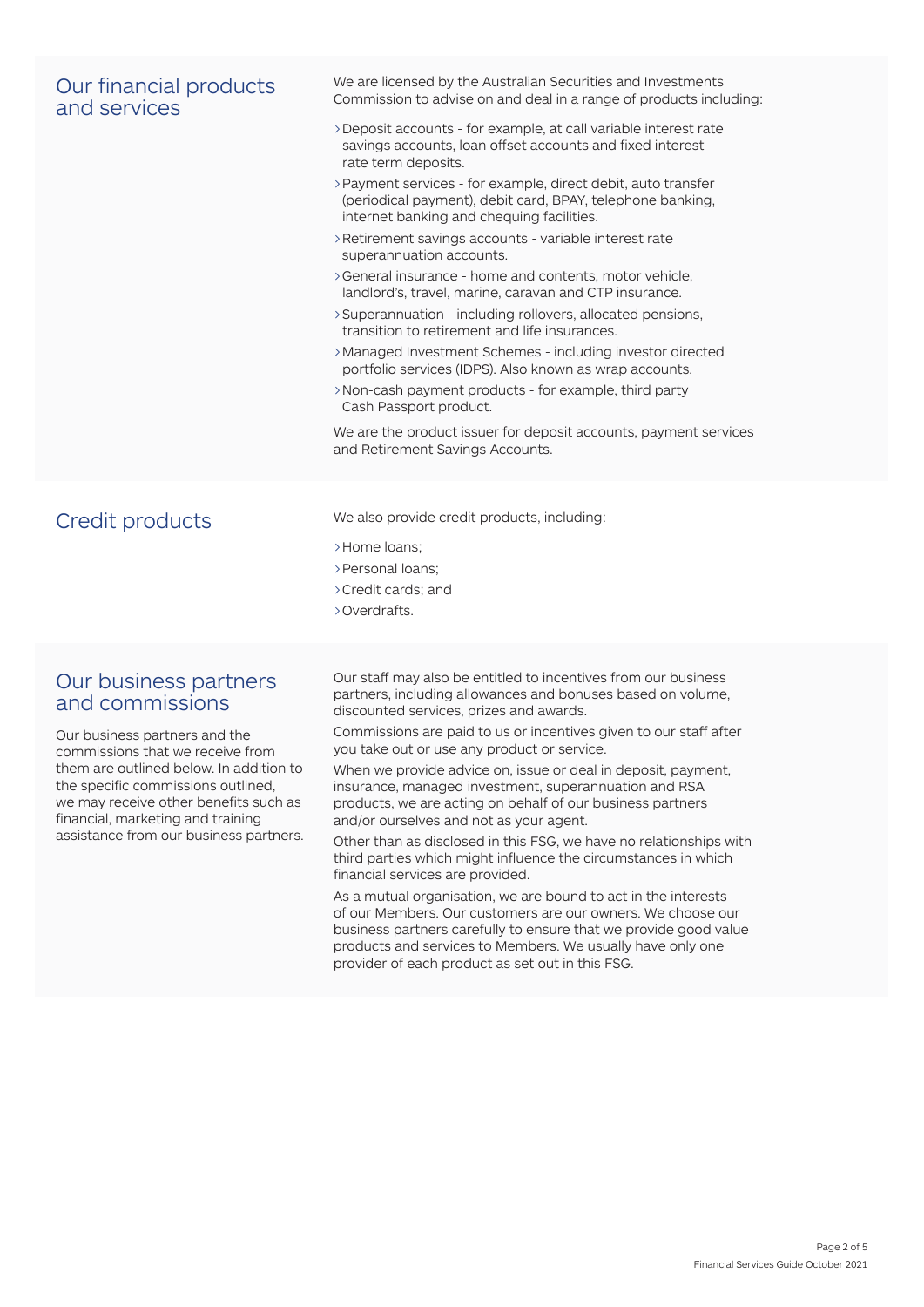# General Insurance

We have entered into an Agreement with Allianz Australia Insurance Ltd ABN 15 000 122 850 AFSL 234 708 ("Allianz") under which we advise on, provide quotes for and process applications and renewals for selected general insurance and products.

We receive commission from Allianz, which is paid to us for each premium you pay. The rates of commission for each type of insurance product are as follows:

| Home and Contents | 18% |
|-------------------|-----|
| Landlords         | 18% |
| Motor Vehicle     | 10% |
| Caravan           | 10% |
| Travel            | 30% |

We make insurance policy referrals only for commercial and farm insurance. We receive commission from Allianz of 10% of the premium you pay for such insurance.

We have entered into an Agreement with Club Marine Limited ABN 2 007 588 347 AFSL 236 916 ("Club Marine") under which we make referrals only for pleasure craft boat insurance. We receive commission from Club Marine of 10% of the premium you pay for such insurance.

# Life Insurance

We have entered into an Agreement with NobleOak Life Limited ABN 85 087 648 708 AFSL No. 247302 ('NobleOak') under which we promote, and refer Members to, NobleOak's Flexicover life insurance product.

## Financial Planning Services

We have an arrangement to refer Members who would like financial advice to ClearView Financial Advice Pty Ltd ABN 89 133 593 012 AFSL 331 367 ("ClearView"). When we refer Members to ClearView, they pay us a commission of up to 30% of their up-front and ongoing fees and commissions.

# Managed Investment Schemes

We have an arrangement with Oasis Funds Management Limited ABN 38 106 045 050 AFSL 274 331 ("Oasis") to provide an IDPS called the Qwealth Investment Service. We will receive 92% of initial and ongoing adviser fees which you pay for using the service if our staff provide you with advice on the service.

NobleOak Services Limited (wholly-owned by NobleOak) pays Qudos Bank an ongoing commission of 16.5% of premium when products are acquired as a result of the marketing arrangement. This commission is at no additional cost to customers. Further information can be found in the NobleOak Financial Services Guide (FSG) available at www.nobleoak.com.au. We do not provide advice, arrange or deal in NobleOak's products.

ClearView may also appoint selected Qudos Bank staff as their authorised representatives to provide financial planning advice to Members. When a Qudos Bank staff member is acting as an authorised representative of ClearView we retain 92% of their upfront and ongoing fees and commissions. ClearView may share the fees it retains with its authorised representative.

ClearView will let you know the amount of any fee you will pay, and the amount of any commission we or ClearView will receive, when the financial advice is provided to you, by way of Statement of Advice.

The amount reduces to a maximum of 30% if we refer you to ClearView for that advice. We receive up to 55.02% of the Ongoing Administration Fee which you will pay for your investment with the service. If a wholesale fund manager provides a fee rebate, that rebate will be shared equally between us and Oasis. You should refer to the Qwealth Investment Service 'Information and Financial Services Guide' dated 1 July 2014 for further information about the fees you will pay for this product. You will also be informed in the Statement of Advice of the amount of the fees which you will pay (including any commission which we receive) when you receive advice about the service from ClearView.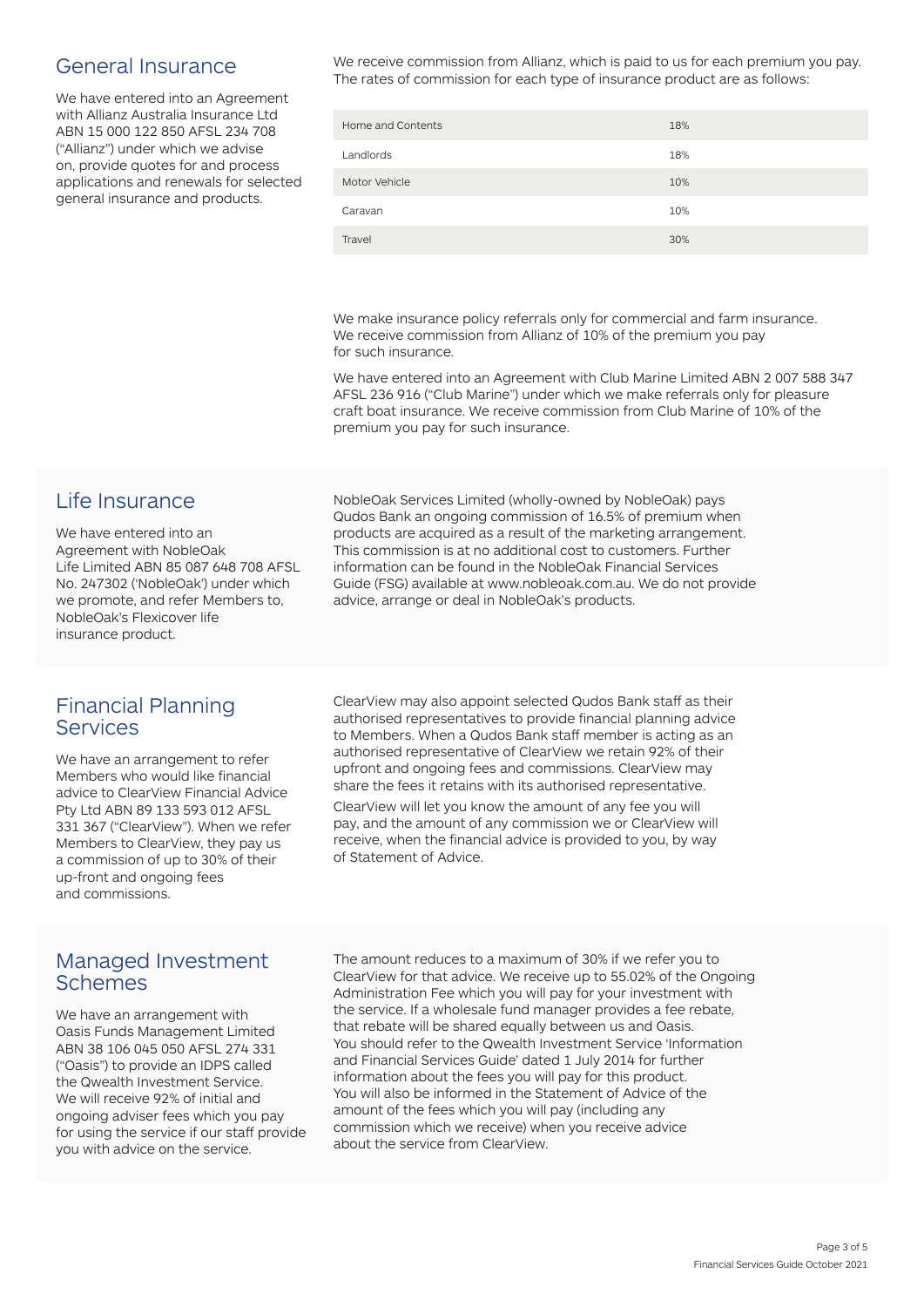# Foreign payments

We have an arrangement with Western Union Business Solutions (Australia) Pty Ltd ABN 24 150 129 749 AFSL 40409, trading as Western Union Business Solutions ("WUBS") to provide international payment services, such as telegraphic transfers, notes and drafts, to Members. We receive a rebate from WUBS equal to 50% of the difference between the price paid by WUBS for the foreign currency exchange to its trading partners and the price charged by WUBS for the foreign currency exchange to us.

We have an arrangement with Access Prepaid Cards Pty Ltd ABN 47 145 452 044 ("Access Prepaid") who distributes the Cash Passport pre-paid foreign currency debit card product. The debit card for the Cash Passport product is issued by Heritage Building Society Limited ABN 32 087 652 024 AFSL 240 984.

Qudos Bank receives a commission for the Cash Passport product from Access Prepaid at the time of purchase as follows:

- >\$15 or 1% (whichever is greater) of the value of Australian dollars loaded onto the Cash Passport
- >1% of the Australian dollar value for Cash Passport reloads

| Other services     | We have an arrangement with a subsidiary company of Allianz<br>Australia Insurance Limited (Allianz) to provide marketing,<br>administration and support services relating to Allianz insurance<br>products in return for a share of aggregate profits from general<br>insurance policies issued by Allianz that we arrange.                                                                                                                                                                                                                                                                                                                                                                                                                                                                                                                                                                         |
|--------------------|------------------------------------------------------------------------------------------------------------------------------------------------------------------------------------------------------------------------------------------------------------------------------------------------------------------------------------------------------------------------------------------------------------------------------------------------------------------------------------------------------------------------------------------------------------------------------------------------------------------------------------------------------------------------------------------------------------------------------------------------------------------------------------------------------------------------------------------------------------------------------------------------------|
| Staff remuneration | Our staff are salaried employees who do not receive payments<br>based on the number of products and services issued nor advice<br>given, other than as set out in this document.<br>Staff may participate in a bonus or other reward scheme including<br>targets for non-interest income, growth in product income, sales<br>targets and funds under management. We may reward or provide<br>benefits to our staff for their success in arranging the issue of<br>products issued by our Business Partners. Incentives vary but<br>are usually a small proportion of overall staff remuneration $-$ a<br>monthly bonus or cash rewards.<br>Staff who are most successful each month at cross-selling<br>products may also receive a reward. The amount is not likely to<br>exceed \$2,000. Otherwise, no payments are received by our staff<br>which would influence the advice they provide Members |

on financial products.